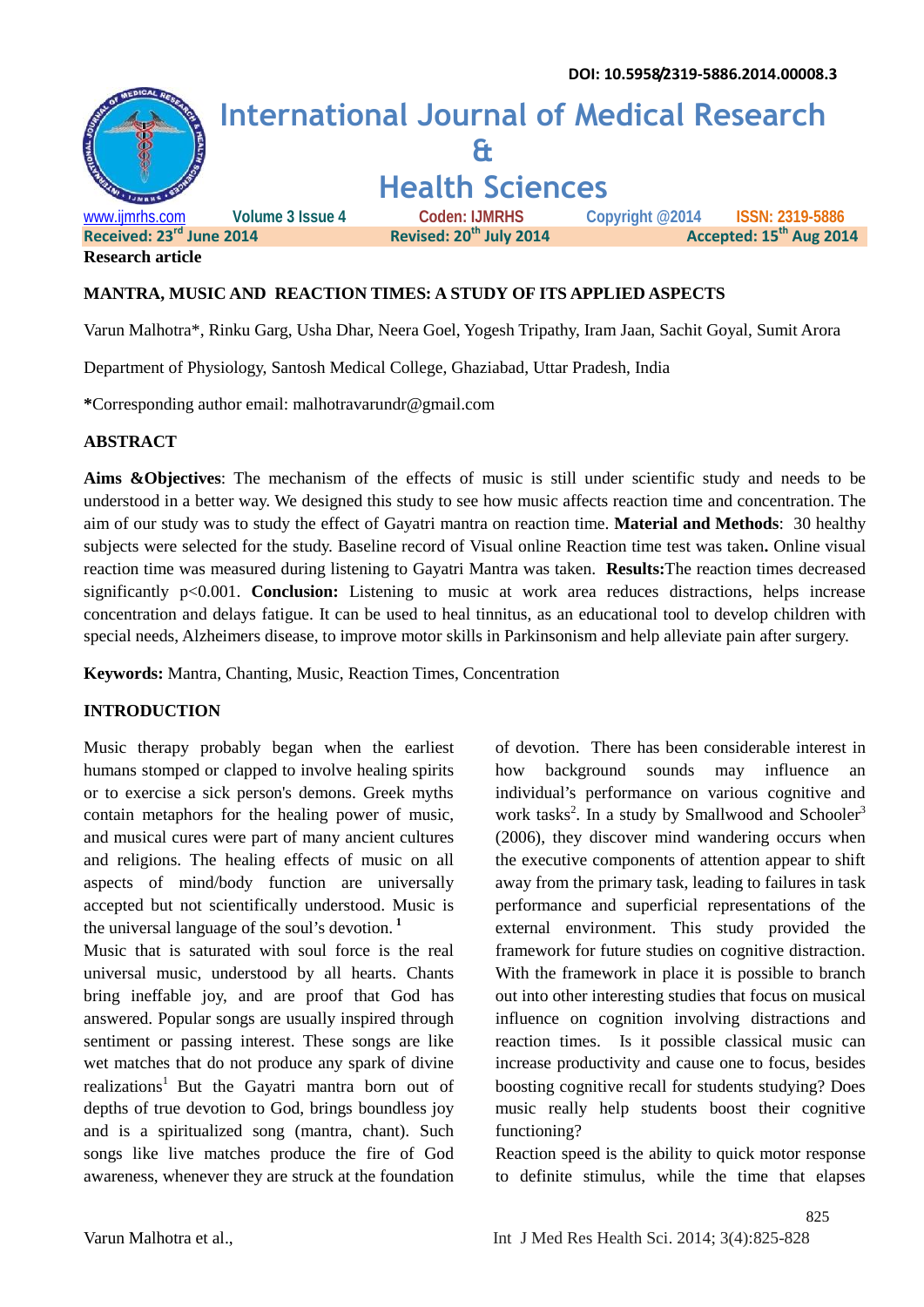between the sensory stimulation and the motor reaction time is called reaction time. **<sup>4</sup> .** This is the time that elapses between a stimulus and response it. This process consists of sensory and perceptual process. After a stimulus is perceived by our receptors (in our eyes, and ears), identification and recognition in the central nervous system begin. If we recognize a certain stimulus to be significant for us, we respond, in the opposite case we ignore and do not respond. The speed of identifying the stimulus is an essential factor in this process. The last stage of the response to the stimulus is a motor reaction which involves clicking the computer mouse<sup>5</sup>. How music effects the brain is still not clear. The mechanism of the effects of music is still under scientific study and needs to be understood in a better way. We designed this study to see how music affects reaction time and concentration.

# **MATERIAL AND METHODS**

This was a cross-sectional study done in Santosh medical college Ghaziabad. Ethical approval of the research committee was taken before starting the study. 30 healthy subjects were selected for the study. Baseline record of Visual Reaction time test was taken using a computer online Windows 7**.** The Online Reaction Time Test <sup>6</sup> consists of a traffic light signal of red, yellow and green. The subject is instructed to click on a button to begin when ready, to wait for the stoplight to turn green, and click when it turns green quickly. The average of five responses in seconds is taken as reading. Online visual reaction time was measured during listening to Gayatri Mantra was taken. Gayatri mantra means 'We meditate on the worshipable power and glory of Him who has created the earth, the nether world and the heavens (i.e. the universe), and who directs our understanding".

The duration of study was three months. Sound of music kept low (audible). Healthy students with normal hearing and Hindu religion were included in the study. Students who had hearing problems as tested by whispered voice test, complaints of tinnitus, ear pain and students of a different religious faith who did not want to hear the Gayatri mantra were excluded. The mantra was listened early morning. Our hypothesis is that stimulating music, such as Gayatri mantra will shorten the reaction time to visual stimuli, while without music, the reaction time will be longer.

## **RESULTS**

Results were analysed by paired t test using SPSS version 17.0.

# **MUSIC AND REACTION TIME**



**Fig 1: showing the online reaction time before and during the Gayatri mantra session (p<0.001)**

## **DISCUSSION**

They are several factors that influence the reaction time, such as age, gender, left handedness vs right, practice, exercise, type of personality, the use of drugs, hypothyroidism and hyperthyroidism, brain injury and illness<sup>7</sup>. Music helps promote brain development<sup>8, 9</sup> It is well known that music is used to manage organic disorders such as pain, and for rehabilitation after a stroke or a serious accident. It helps improve coordination and alleviates perception of pain by stimulating an increase in endorphins especially in polio patients. The aged and patients with Parkinson's disease, improve coordination and learn to walk with a steadier gait by exercising to music. Singing or playing certain musical instruments may contribute to improved lung function. Singing is also used to overcome speech disorders<sup>10</sup>.

Psychotherapy: Music and rhythm are used to improve physical and psychological functioning and provide an alternative means of communication for persons who are unable to put their feelings and thoughts into words. It is especially beneficial in treating autistic and emotionally disturbed children<sup>10</sup>. Music may also be used to calm agitated or aggressive behavior; in some cases it also provides a means of self-expression<sup>10,25</sup>. Music therapies and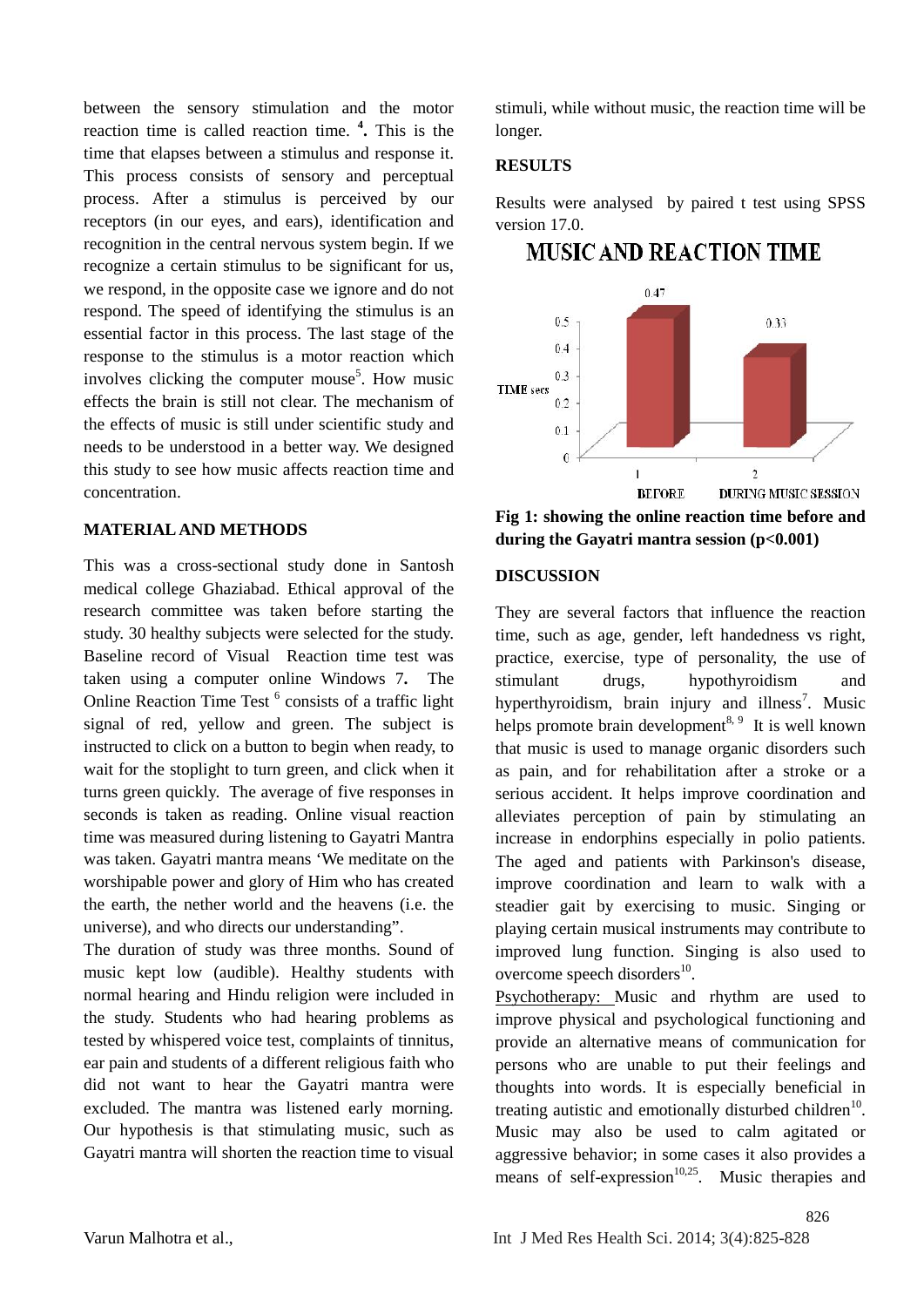dance help children to improve their coordination, build muscle tone and strength, and gain self  $confidence^{10,18,22,24}$ .

Special Education : Music helps improve the coordination of children with neurological disabilities, such as cerebral palsy, as well as those who are blind or deaf. When incorporated into group activities, it also contributes to socialization $10$ . Regular exposure to music is likely to be part of the special education program for a hyperactive child because of its calming effects. Parents can ask a qualified music therapist to suggest kinds of music to be played at home. Also, makes child music, on his own may help him to expand his attention span<sup>10.</sup>

Art, dance and music therapies when instituted at an early age help retarded children overcome physical and social handicaps. These and play therapy can help the child to express feelings of frustration and anger $^{10}$ . Listening to music is a time honoured dec method of relaxation<sup>19,20,21</sup>. To alleviate anxiety, music therapists recommend soothing classical music rather than loud, percussive types  $11,12,13,16$ . Music associated with a happy event or time period can also be beneficial $1^{10,14,15}$ . .

How it works: Old songs often spark remarkable responses from Alzheimer's patients. Some researchers believe that music activates a flow of stored memory that is otherwise inaccessible. Even when verbal memory fades, the ability to remember and recognize music remains intact. Music therapists find that playing songs popular during a patient's youth, or music associated with a particular time and place, jogs other memories and helps in retrieving past experiences<sup>10,17</sup>. Research studies suggest that musical experience may also trigger the production of endorphins, brain chemicals that are natural painkillers. Studies by anaesthologists indicate that playing music during surgery reduces the need for anaesthesia. Dentists have observed that their patients don't need as much pain killer when music is being played $10,15$ .

In Canada, accredited music therapists must have completed courses at Wilfrid Laurier University, home to the Canadian Music Therapy Association. Similar courses are being offered at SVYASA, Banglore, India. To emotionally disturb or developmentally handicapped drama, used as therapy (an outgrowth of music therapy), is a valuable method in healing method. Playing background music is useful to mask tinnitus. If headphones are used, the volume should be loud enough to mask the noise in the ears, but not loud enough to cause further  $\text{damage}^{10}$ .

Sound or vibration is the most powerful force in the universe. Music is a divine act, to be used not only for pleasure but as a path to God realization. Vibrations resulting from devoted singing lead to attunement with the cosmic vibration or Aum<sup>1,26,27,28</sup>. Many men and women testified to the God perception and the healing of the body, mind and soul that has taken place at a cosmic chant of " O God Beautiful " that was sung for hours in  $USA<sup>1</sup>$ 

**Lacunae and Future Studies:** Measuring the cortisol levels and endorphins would help explain the effect of music on neuroendocrine system. It would also play an important role in understanding the underlying physiology of the relaxation music on decreasing reaction times and helping maintain the alert, awake, aroused state. Duration of music and therapy in various diseases needs to also be scientifically studied.

## **CONCLUSION**

Listening to Gayatri mantra decreases reaction time. Listening to music at work area reduces distractions, helps increase concentration and delays fatigue. It can be used to heal tinnitus, as an educational tool to develop children with special needs, Alzheimers disease, to improve motor skills in Parkinsonism and help alleviate pain after surgery.

# **ACKNOWLEDGEMENT**

The authors wish to thank the subjects who participated willingly in this study. Authors acknowledge the help received from the scholars whose articles are cited and included in references of this manuscript.The authors are also grateful to the authors / editors / publishers of all those articles, journals and books from where the literature for this article has been reviewed and discussed.

#### **Conflict of interest: Nil**

# **REFERENCES**

1. Sri Sri Paramhansa Yogananda .Words of Cosmic Chants Prelude 2005; xvii-xx